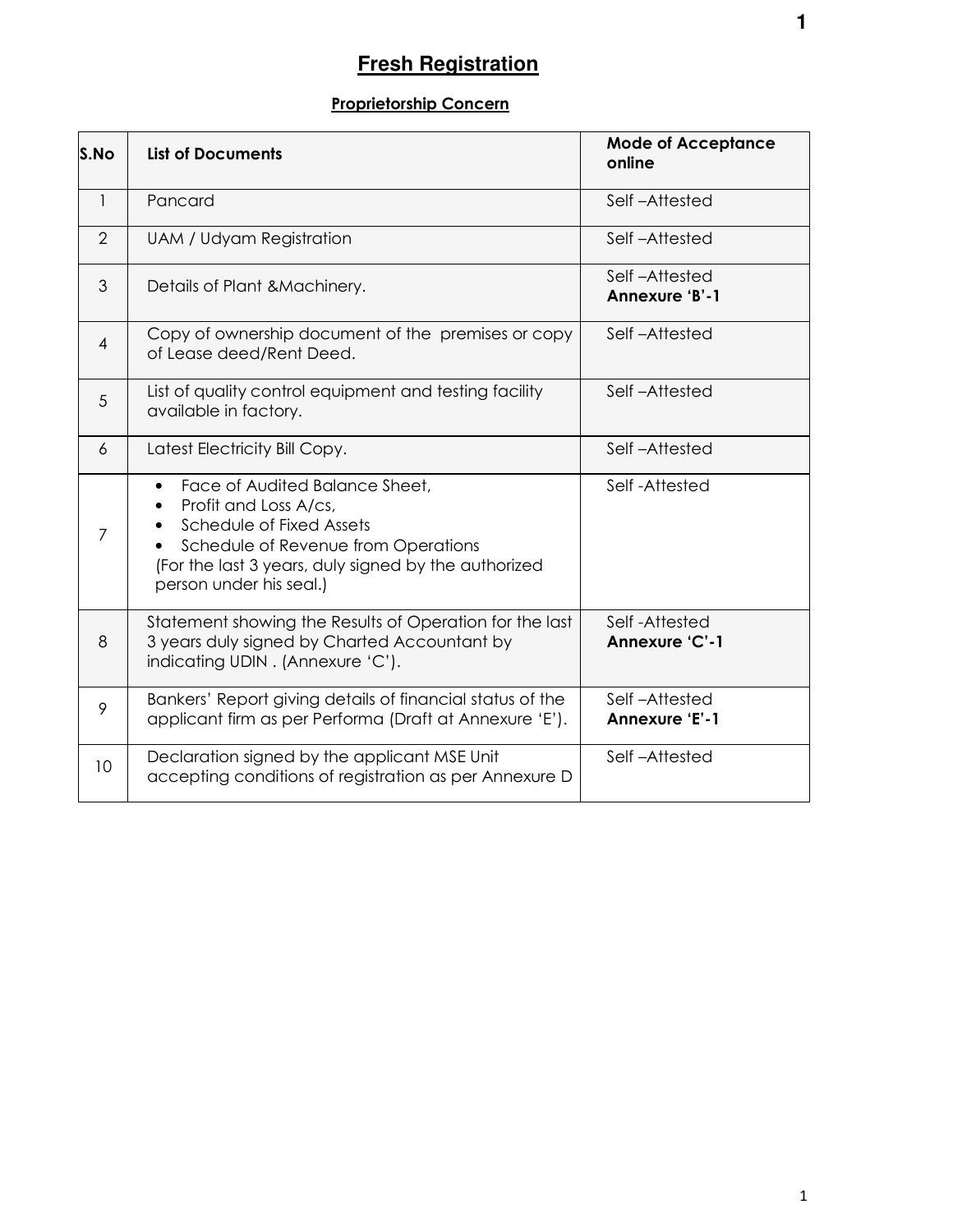# **Private Limited/Public Limited**

| S.No           | <b>List of Documents</b>                                                                                                                                                                                      | <b>Mode of Acceptance</b><br>online |  |
|----------------|---------------------------------------------------------------------------------------------------------------------------------------------------------------------------------------------------------------|-------------------------------------|--|
| $\mathbf{1}$   | Pancard                                                                                                                                                                                                       | Self-Attested                       |  |
| $\overline{2}$ | <b>UAM/ Udyam Registration</b>                                                                                                                                                                                | Self-Attested                       |  |
| 3              | Details of Plant & Machinery                                                                                                                                                                                  | Self-Attested<br>Annexure 'B'-1     |  |
| $\overline{4}$ | Copy of ownership document of the premises or copy of<br>Lease deed/Rent Deed.                                                                                                                                | Self-Attested                       |  |
| 5              | List of quality control equipment and testing facility<br>available in factory.                                                                                                                               | Self-Attested                       |  |
| 6              | Latest Electricity Bill Copy.                                                                                                                                                                                 | Self-Attested                       |  |
| $\overline{7}$ | Face of Audited Balance Sheet,<br>Profit and Loss A/cs,<br>Schedule of Fixed Assets<br>Schedule of Revenue from Operations<br>(For the last 3 years, duly signed by the authorized person<br>under his seal.) | Self-Attested                       |  |
| 8              | Statement showing the Results of Operation for the last 3<br>years duly signed by Charted Accountant by indicating<br>UDIN. (Annexure 'C').                                                                   | Self-Attested<br>. Annexure 'C'-1   |  |
| 9              | Bankers' Report giving details of financial status of the<br>applicant firm as per Performa (Draft at Annexure 'E').                                                                                          | Self-Attested<br>Annexure 'E'-1     |  |
| 10             | Declaration signed by the applicant MSE Unit accepting<br>conditions of registration as per Annexure D                                                                                                        | Self-Attested                       |  |
| 11             | List of Directors & their Share Holding                                                                                                                                                                       | Self-Attested                       |  |
| 12             | Memorandum of Article                                                                                                                                                                                         | Self-Attested                       |  |
| 13             | <b>Board Resolution</b>                                                                                                                                                                                       | Self-Attested                       |  |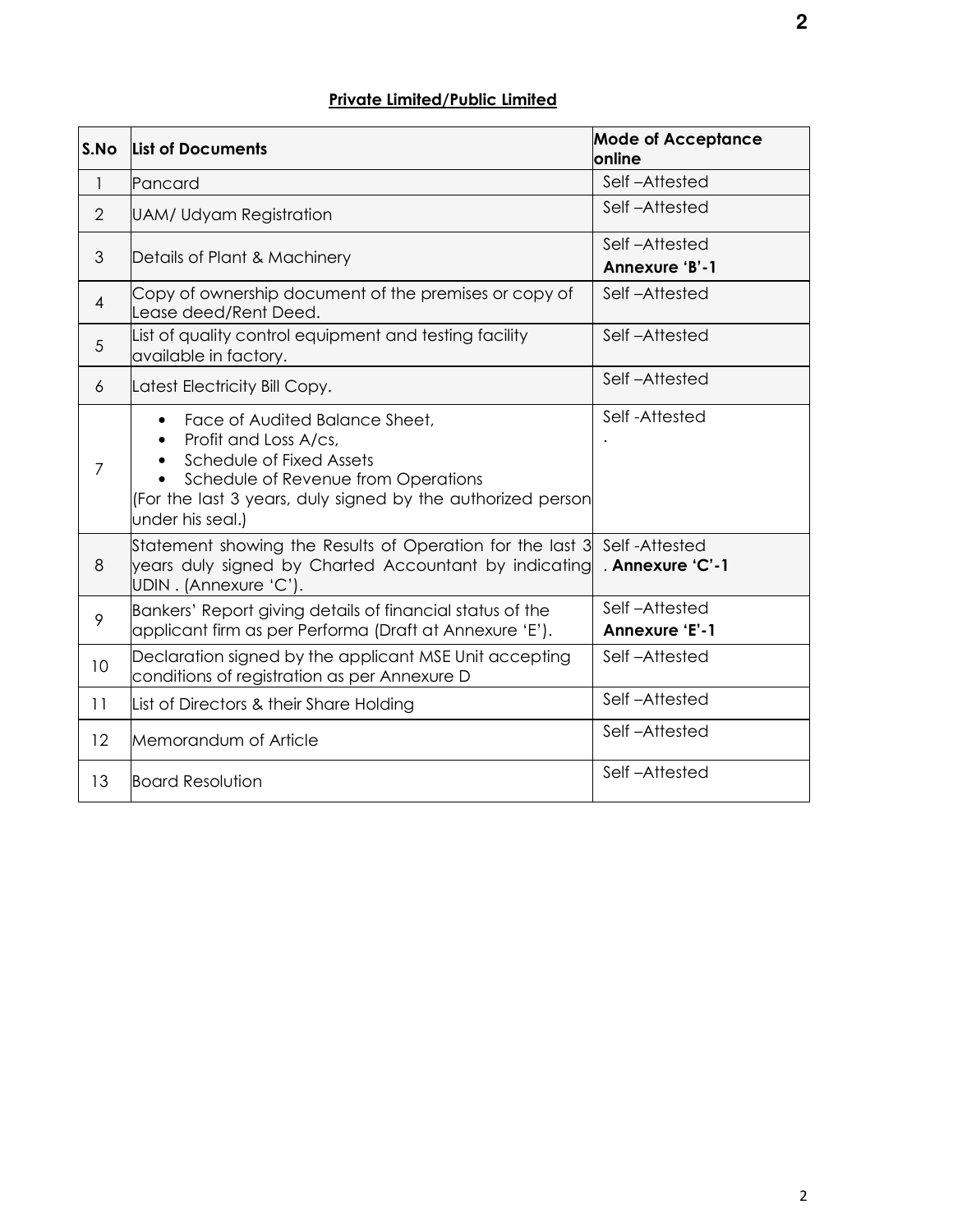# **Partnership Concern**

|                | <b>S.No List of Documents</b>                                                                                                                                                                                 | Mode<br>Acceptance<br>of<br>online     |
|----------------|---------------------------------------------------------------------------------------------------------------------------------------------------------------------------------------------------------------|----------------------------------------|
| $\mathbf{1}$   | Pancard                                                                                                                                                                                                       | Self Attested                          |
| $\overline{2}$ | <b>UAM/ Udyam Registration</b>                                                                                                                                                                                | Self Attested                          |
| 3              | Details of Plant & Machinery                                                                                                                                                                                  | Self Attested<br>Annexure 'B'-1        |
| $\overline{4}$ | Copy of ownership document of the premises or copy of<br>Lease deed/Rent Deed.                                                                                                                                | Self Attested                          |
| 5              | List of quality control equipment and testing facility<br>available in factory.                                                                                                                               | Self Attested                          |
| 6              | Latest Electricity Bill Copy.                                                                                                                                                                                 | Self Attested                          |
| $\overline{7}$ | Face of Audited Balance Sheet,<br>Profit and Loss A/cs,<br>Schedule of Fixed Assets<br>Schedule of Revenue from Operations<br>(For the last 3 years, duly signed by the authorized person<br>under his seal.) | Self-Attested                          |
| 8              | Statement showing the Results of Operation for the last 3<br>years duly signed by Charted Accountant by indicating<br>UDIN. (Annexure 'C').                                                                   | Self-Attested<br>. Annexure 'C'-1      |
| 9              | Bankers' Report giving details of financial status of the<br>applicant firm as per Performa (Draft at Annexure 'E').                                                                                          | Self Attested<br><b>Annexure 'E'-1</b> |
| 10             | Declaration signed by the applicant MSE Unit accepting<br>conditions of registration as per Annexure D                                                                                                        | Self Attested                          |
| 11             | Partnership Deed                                                                                                                                                                                              | Self Attested                          |
| 12             | General Power of Attorney as per Annexure A(1)                                                                                                                                                                | Self Attested                          |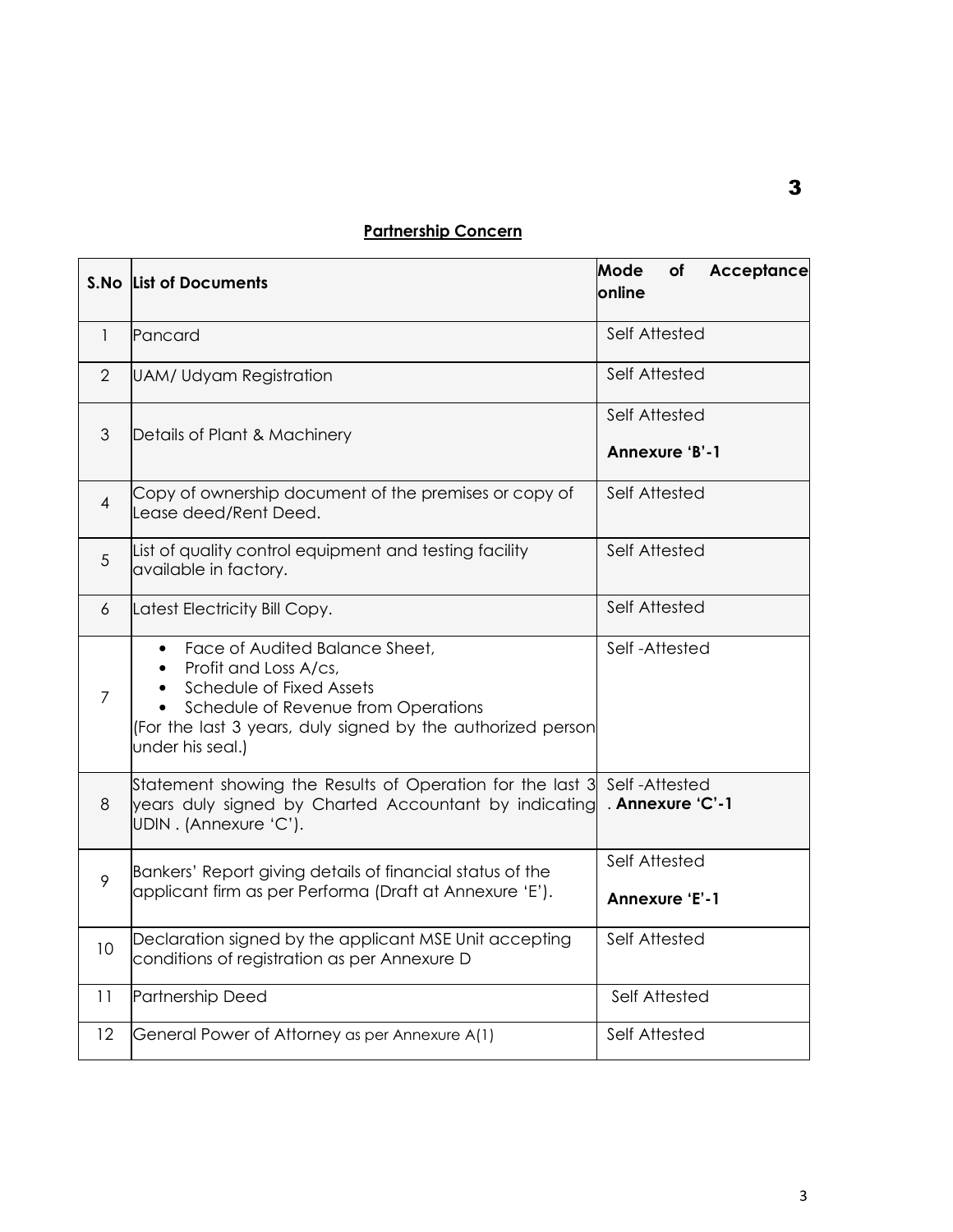# **Industrial Co-operative Societies**

| S.No           | <b>List of Documents</b>                                                                                                                                                                                                   | <b>Mode of Acceptance online</b>       |
|----------------|----------------------------------------------------------------------------------------------------------------------------------------------------------------------------------------------------------------------------|----------------------------------------|
| 1              | Pancard                                                                                                                                                                                                                    | Self Attested                          |
| $\overline{2}$ | UAM/ Udyam Registration                                                                                                                                                                                                    | Self Attested                          |
| 3              | Details of Plant & Machinery                                                                                                                                                                                               | Self Attested<br>Annexure 'B'-1        |
| $\overline{4}$ | Copy of ownership documents of the premises or copy<br>of Lease deed/Rent Deed.                                                                                                                                            | Self Attested                          |
| 5              | List of quality control equipment and testing facility<br>available in factory.                                                                                                                                            | Self Attested                          |
| 6              | Latest Electricity Bill Copy.                                                                                                                                                                                              | Self Attested                          |
| 7              | Face of Audited Balance Sheet,<br>$\bullet$<br>Profit and Loss A/cs,<br>Schedule of Fixed Assets<br>Schedule of Revenue from Operations<br>(For the last 3 years, duly signed by the authorized<br>person under his seal.) | Self-Attested                          |
| 8              | Statement showing the Results of Operation for the last 3<br>years duly signed by Charted Accountant by indicating<br>UDIN. (Annexure 'C').                                                                                | Self-Attested<br>Annexure 'C'-1        |
| 9              | Bankers' Report giving details of financial status of the<br>applicant firm as per Performa (Draft at Annexure 'E').                                                                                                       | Self Attested<br><b>Annexure 'E'-1</b> |
| 10             | Declaration signed by the applicant MSE Unit accepting<br>conditions of registration as per Annexure D                                                                                                                     | Self Attested                          |
| 11             | List of Members                                                                                                                                                                                                            | Self Attested                          |
| 12             | Copy of Registration of Registration of Society                                                                                                                                                                            | Self Attested                          |
| 13             | Resolution of Authorization                                                                                                                                                                                                | Self Attested                          |
| 14             | Name of Executive Body                                                                                                                                                                                                     | <b>Self Attested</b>                   |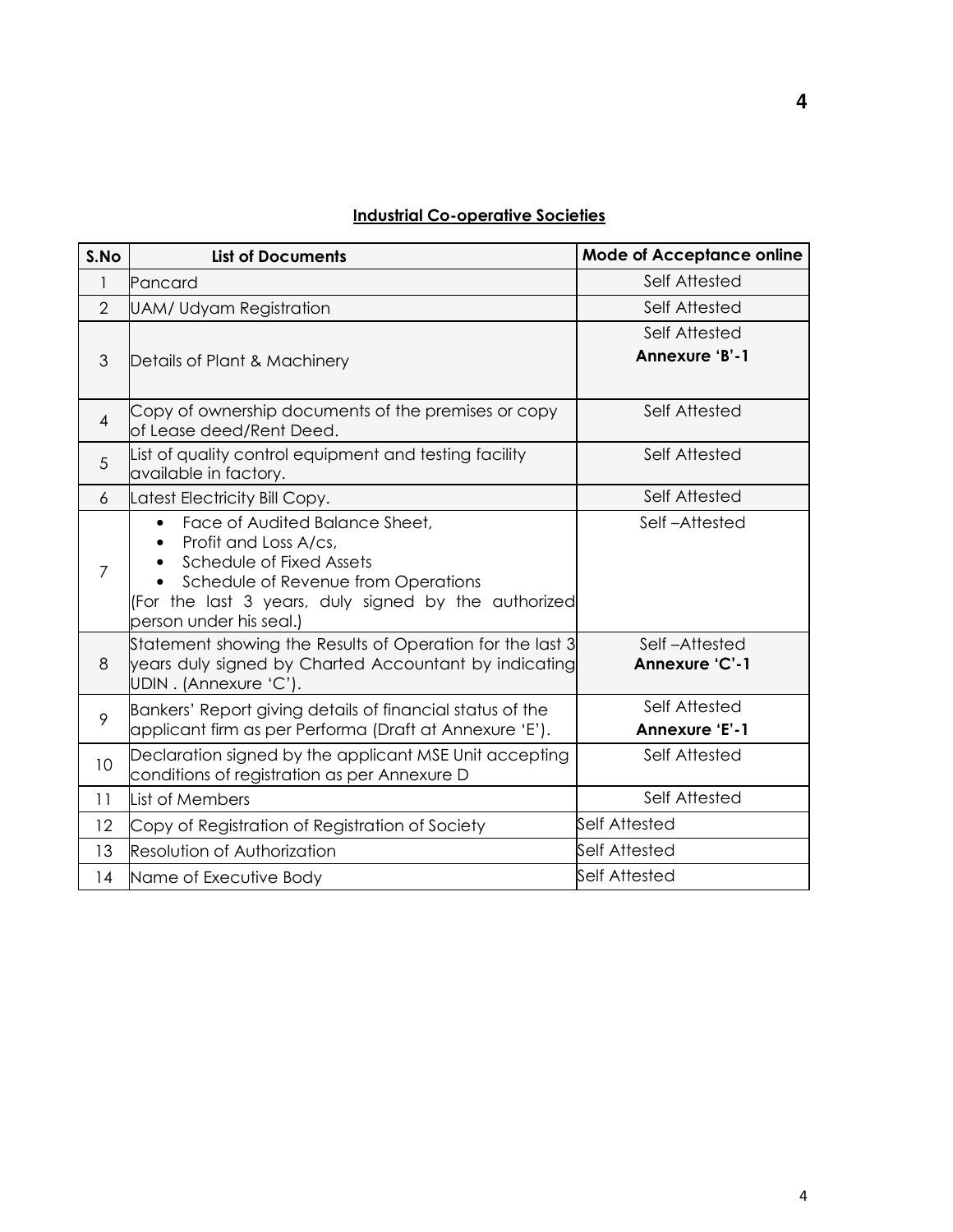|                | S.No List of Documents                                                                                                                                                                                        | Mode of Acceptance<br>online    |  |
|----------------|---------------------------------------------------------------------------------------------------------------------------------------------------------------------------------------------------------------|---------------------------------|--|
| $\mathbf{1}$   | Pancard                                                                                                                                                                                                       | Self Attested                   |  |
| $\overline{2}$ | UAM/ Udyam Registration                                                                                                                                                                                       | Self Attested                   |  |
| 3              | Details of Plant & Machinery                                                                                                                                                                                  | Self Attested<br>Annexure 'B'-1 |  |
| 4              | Copy of ownership document of the premises or copy of<br>Lease deed/rent Deed.                                                                                                                                | <b>Self Attested</b>            |  |
| 5              | List of quality control equipment and testing facility<br>available in factory.                                                                                                                               | <b>Self Attested</b>            |  |
| 6              | Latest Electricity Bill Copy.                                                                                                                                                                                 | Self Attested                   |  |
| $\overline{7}$ | Face of Audited Balance Sheet,<br>Profit and Loss A/cs,<br>Schedule of Fixed Assets<br>Schedule of Revenue from Operations<br>(For the last 3 years, duly signed by the authorized<br>person under his seal.) | Self-Attested                   |  |
| 8              | Statement showing the Results of Operation for the last 3<br>years duly signed by Charted Accountant by indicating<br>UDIN. (Annexure 'C').                                                                   | Self-Attested<br>Annexure 'C'-1 |  |
| 9              | Bankers' Report giving details of financial status of the<br>applicant firm as per Performa (Draft at Annexure 'E').                                                                                          | Self Attested<br>Annexure 'E'-1 |  |
| 10             | Declaration signed by the applicant MSE Unit accepting<br>conditions of registration as per Annexure D                                                                                                        | Self Attested                   |  |
| 11             | Authorization of Karta                                                                                                                                                                                        | Self Attested                   |  |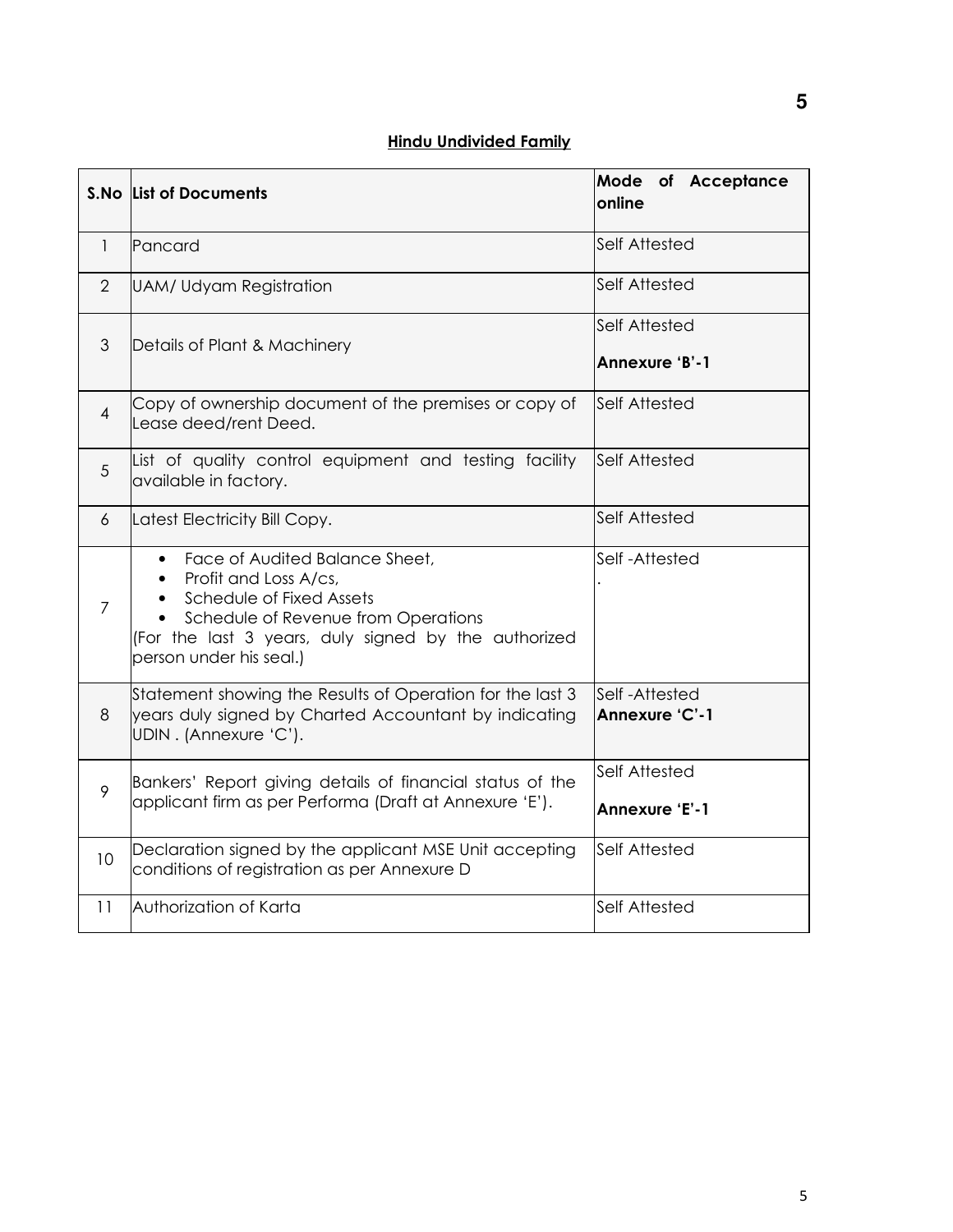## **Limited Liability Partnership**

|                | S.No List of Documents                                                                                                                                                                                                                               | <b>Mode of Acceptance online</b> |
|----------------|------------------------------------------------------------------------------------------------------------------------------------------------------------------------------------------------------------------------------------------------------|----------------------------------|
| $\mathbf{1}$   | Pancard                                                                                                                                                                                                                                              | Self Attested                    |
| $\overline{2}$ | <b>UAM/ Udyam Registration</b>                                                                                                                                                                                                                       | Self Attested                    |
| 3              | Details of Plant & Machinery                                                                                                                                                                                                                         | Self Attested Annexure 'B'-1     |
| $\overline{4}$ | Copy of ownership document of the premises or copy of Lease<br>deed/rent Deed.                                                                                                                                                                       | Self Attested                    |
| 5              | List of quality control equipment and testing facility available in<br>factory.                                                                                                                                                                      | Self Attested                    |
| 6              | Latest Electricity Bill Copy.                                                                                                                                                                                                                        | Self Attested                    |
| $\overline{7}$ | Face of Audited Balance Sheet,<br>$\bullet$<br>Profit and Loss A/cs,<br>$\bullet$<br>Schedule of Fixed Assets<br>$\bullet$<br>Schedule of Revenue from Operations<br>(For the last 3 years, duly signed by the authorized person under<br>his seal.) | Self-Attested                    |
| 8              | Self-Attested <b>Annexure 'C'-1</b><br>Statement showing the Results of Operation for the last 3 years<br>duly signed by Charted Accountant by indicating UDIN.<br>(Annexure 'C').                                                                   |                                  |
| 9              | Bankers' Report giving details of financial status of the applicant<br>firm as per Performa (Draft at Annexure 'E').                                                                                                                                 | Self Attested Annexure 'E'-1     |
| 10             | Declaration signed by the applicant MSE Unit accepting<br>Self Attested<br>conditions of registration as per Annexure D                                                                                                                              |                                  |
| 11             | Copy of incorporation document LLP Agreement (Form-3)                                                                                                                                                                                                | Self Attested                    |
| 12             | Copy of Form 4:- Names of partners and changes, if any, made<br>therein                                                                                                                                                                              | Self Attested                    |
| 13             | Copy of Form 2 (It shows the location of the main or registered<br>offices of the LLP, details of all the partners, statements etc)                                                                                                                  | Self Attested                    |
| 14             | Copy of Form 8:- Statement of Account and Solvency - The<br>Statement of Account & Solvency is in Form – 8 signed by the<br>designated partners.                                                                                                     | Self Attested                    |
| 15             | Copies of Form 11:- Annual Return                                                                                                                                                                                                                    | Self Attested                    |
| 16             | General Power of Attorney as per Annexure A(1)                                                                                                                                                                                                       | Self Attested                    |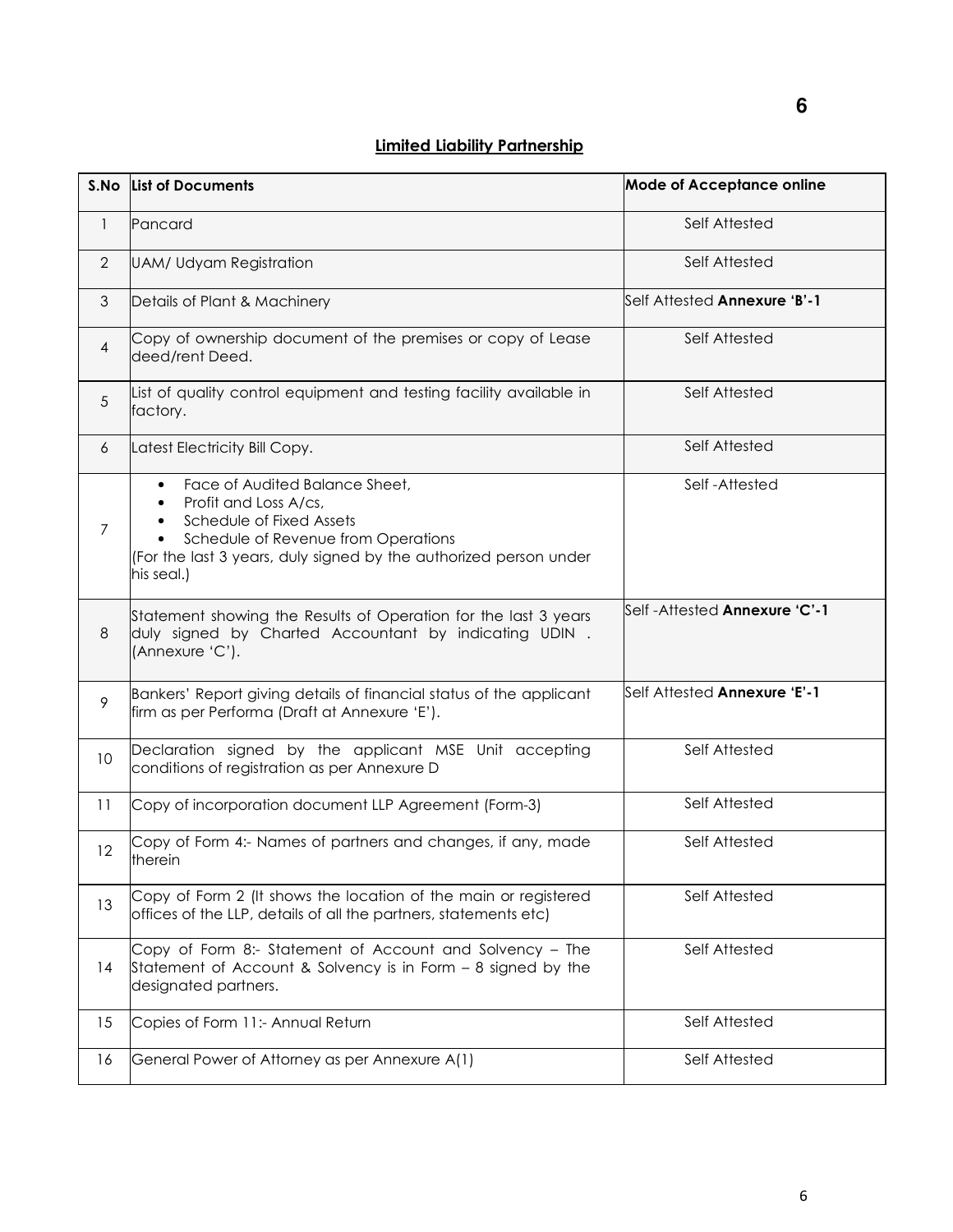# **Trust**

|                | <b>S.No List of Documents</b>                                                                                                                                                                                 | <b>Mode of Acceptance</b><br><b>lonline</b> |
|----------------|---------------------------------------------------------------------------------------------------------------------------------------------------------------------------------------------------------------|---------------------------------------------|
| $\mathbf{1}$   | Pancard                                                                                                                                                                                                       | Self Attested                               |
| $\overline{2}$ | <b>UAM/ Udyam Registration</b>                                                                                                                                                                                | Self Attested                               |
| 3              | Details of Plant & Machinery                                                                                                                                                                                  | Self Attested<br>Annexure 'B'-1             |
| $\overline{4}$ | Copy of ownership document of the premises or copy of<br>Lease deed/Rent Deed.                                                                                                                                | Self Attested                               |
| 5              | List of quality control equipment and testing facility<br>available in factory.                                                                                                                               | Self Attested                               |
| 6              | Latest Electricity Bill Copy.                                                                                                                                                                                 | Self Attested                               |
| $\overline{7}$ | Face of Audited Balance Sheet,<br>Profit and Loss A/cs,<br>Schedule of Fixed Assets<br>Schedule of Revenue from Operations<br>(For the last 3 years, duly signed by the authorized<br>person under his seal.) | Self-Attested                               |
| 8              | Statement showing the Results of Operation for the last 3<br>years duly signed by Charted Accountant by indicating<br>UDIN. (Annexure 'C').                                                                   | Self-Attested<br><b>Annexure</b><br>$'C'-1$ |
| 9              | Bankers' Report giving details of financial status of the<br>applicant firm as per Performa (Draft at Annexure 'E').                                                                                          | Self Attested<br>Annexure 'E'-1             |
| 10             | Declaration signed by the applicant MSE Unit accepting<br>conditions of registration as per Annexure D                                                                                                        | Self Attested                               |
| 11             | List of Members                                                                                                                                                                                               | Self Attested                               |
| 12             | Copy of Registration of Registration of Society                                                                                                                                                               | Self Attested                               |
| 13             | Resolution of Authorization                                                                                                                                                                                   | Self Attested                               |
| 14             | Name of Executive Body                                                                                                                                                                                        | Self Attested                               |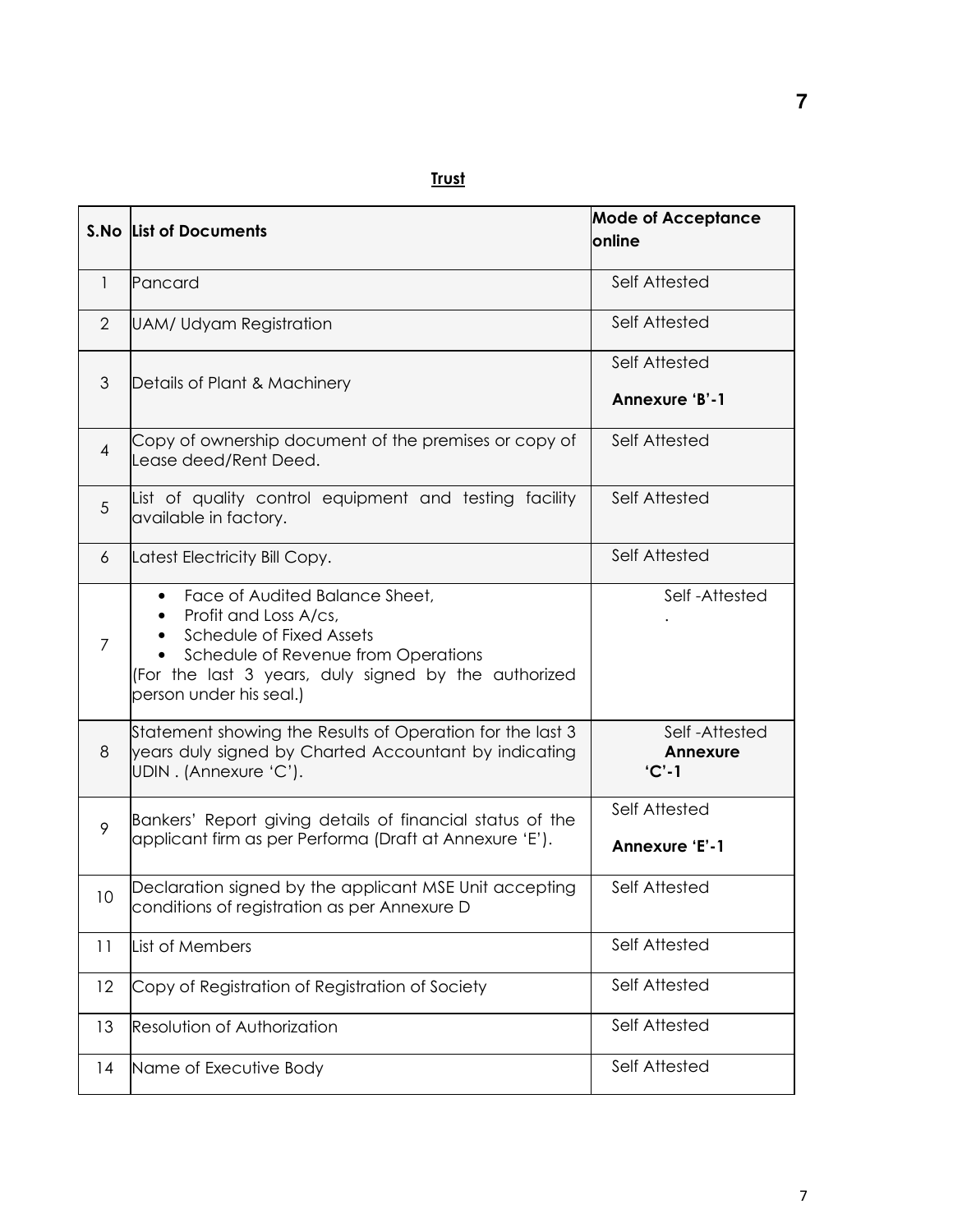**Annexure-'A'(1)** 

**8** 

### **GENERAL POWER OF ATTORNEY**

(For Partnership concerns)

Be it known to all to whom it may concern that we:

1. Name and address of all the partners excepting one(s) who is/are nominated as Attorney(s)

(i)

(ii)

Signature of Attorney

2. All the partners of Messrs…..................................................hereby appoint Shri…………….........................S/oShri ……………………………….Resident of…………. ……………………………………………..…......and also partner of Messrs.

............................................................... to register our partnership firm with National Small Industries Corporation Ltd., (address of branch office) under its Single Point Registration Scheme and also to take all action in this regard including sign the application form and execute all documents/ agreements required for registration of our said partnership concern.

In short he is duly authorized to do all as our Attorney to act in our name and on behalf of the said partnership firm, to do all, each and everything requisite for the above purpose concerningM/s ........................... (Name of thefirm)

And we hereby agree to confirm and ratify his all and every act or dealing or any documents executed by our said Attorney within the scope of the authority hereby conferred on him including references to arbitration and the same shall be binding on us and our firm as if the same were executed by us individually or jointly.

| Witnesses |                                 |
|-----------|---------------------------------|
|           | Signature of the other Partners |
| 2.        |                                 |
|           | 2.                              |
|           | 3.                              |
| Accepted  |                                 |

8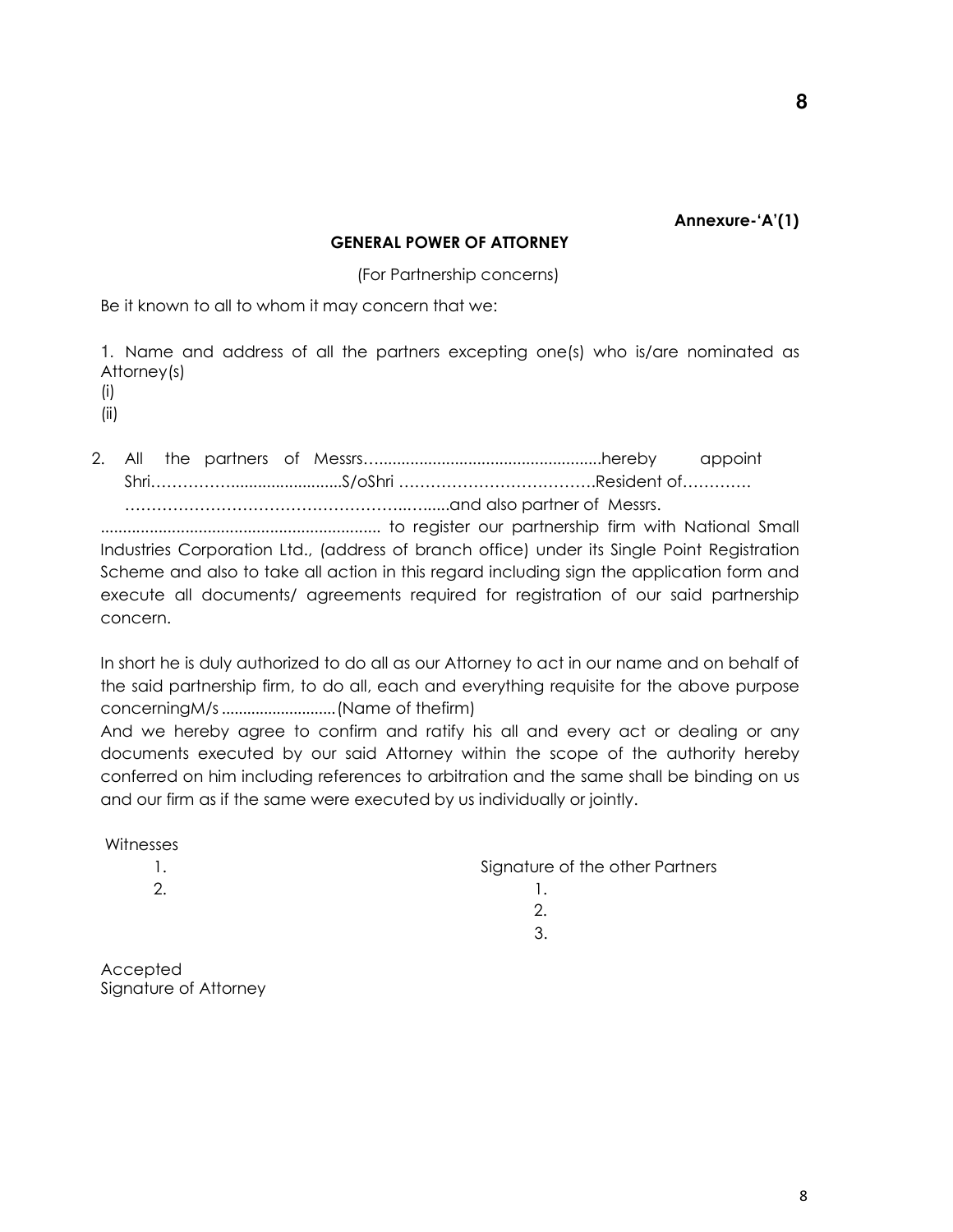**Annexure-'A'(2)** 

### **BOARD RESOLUTION**

### (To be submitted on the letter Head of the unit)

### **(For Private Limited/Limited Company's)**

Extract of the Minutes of Meeting of the Board of Directors of Company held on.........................................at the Registered Office of the Company at (Address).................................................................................. Resolved to authorize Shri.....................................Managing Director/Director of the Company, to register the Company with the National Small Industries Corporation Limited (Address)of Branch Office under the Single Point Registration Scheme. Further resolved that Shri

..........................................................Managing Director/Director of the company is authorised and empowered to take all necessary steps and actions on behalf of the company in this connection and to sign Application Form and other documents.

> For & on Behalf of Name & Address of the Company Name, Signatures of the Director with seal of the Company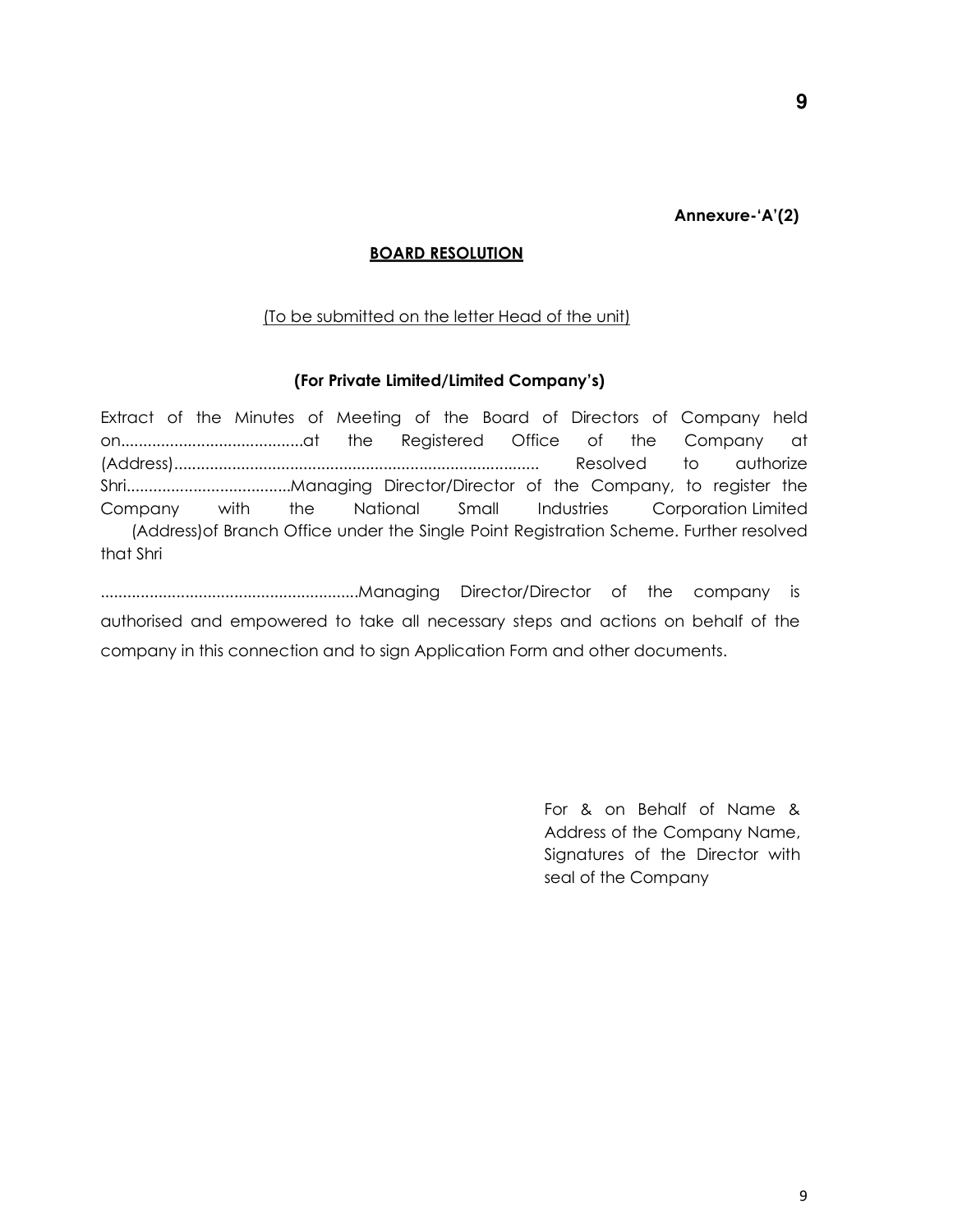### **Annexure-'B'-1**

#### **(TO BE SUBMITTED ON THE LETTER HEAD OF UNIT DULY SIGNED BY AUTHORIZED PERSON)**

I/We................................................................................S/o.................................................... Proprietor/Partner/DirectorofMessrs .................................................................................................................... Resident of .............................................................................................................................................................

do herebysolemnly affirm and declare as under:-

That the above named unit normally manufactures/renders services the following items:

1.

 2. 3.

4.

That the details of the machines & / OR equipment that are exclusively owned by us and presently installed in my/ourfactorysituated are givenbelow:-

| Sl. No. | Name of Machine | Value of Machinery (WDV as per ITR) shall include all tangible assets (other<br>than land and building, furniture and fittings) |
|---------|-----------------|---------------------------------------------------------------------------------------------------------------------------------|
| ı.      |                 |                                                                                                                                 |
| ∸∙      |                 |                                                                                                                                 |
| J.      |                 |                                                                                                                                 |

That in view of the total value of plant & machinery/equipment & tools as detailed above, we are well within the ceiling limit prescribed for a MSE Unit. That the stocks held in the factory premises are exclusively owned and used by Messrs and details are asunder:

|    | Sl. No. Name of Stock (Finished Goods) | Date | Value |
|----|----------------------------------------|------|-------|
| ı. |                                        |      |       |
|    |                                        |      |       |
| э. |                                        |      |       |

Percentage ofitems (Local /Imported Content) used in the final product being made by the Unit.

| S1.<br>No. | Name of Raw Material<br>(Local/Imported Content) |            | Other Components<br>(Local/Imported Content) |            |
|------------|--------------------------------------------------|------------|----------------------------------------------|------------|
|            | Details there of:                                | Percentage | Details there of:                            | Percentage |
| 2.         |                                                  |            |                                              |            |
|            |                                                  |            |                                              |            |

That to inform the Registration Branch of NSIC immediately after we are informed but in any case not later than 15 days, if any firm in which proprietor/partner/director are proprietor/partners/directors of such a firm which is Banned/Suspended in future either before the registration is granted or thereafter.

> Name & Signature of the Proprietor or Authorized person In case of Pvt. Ltd./Ltd. Company with the seal of Company

# **10**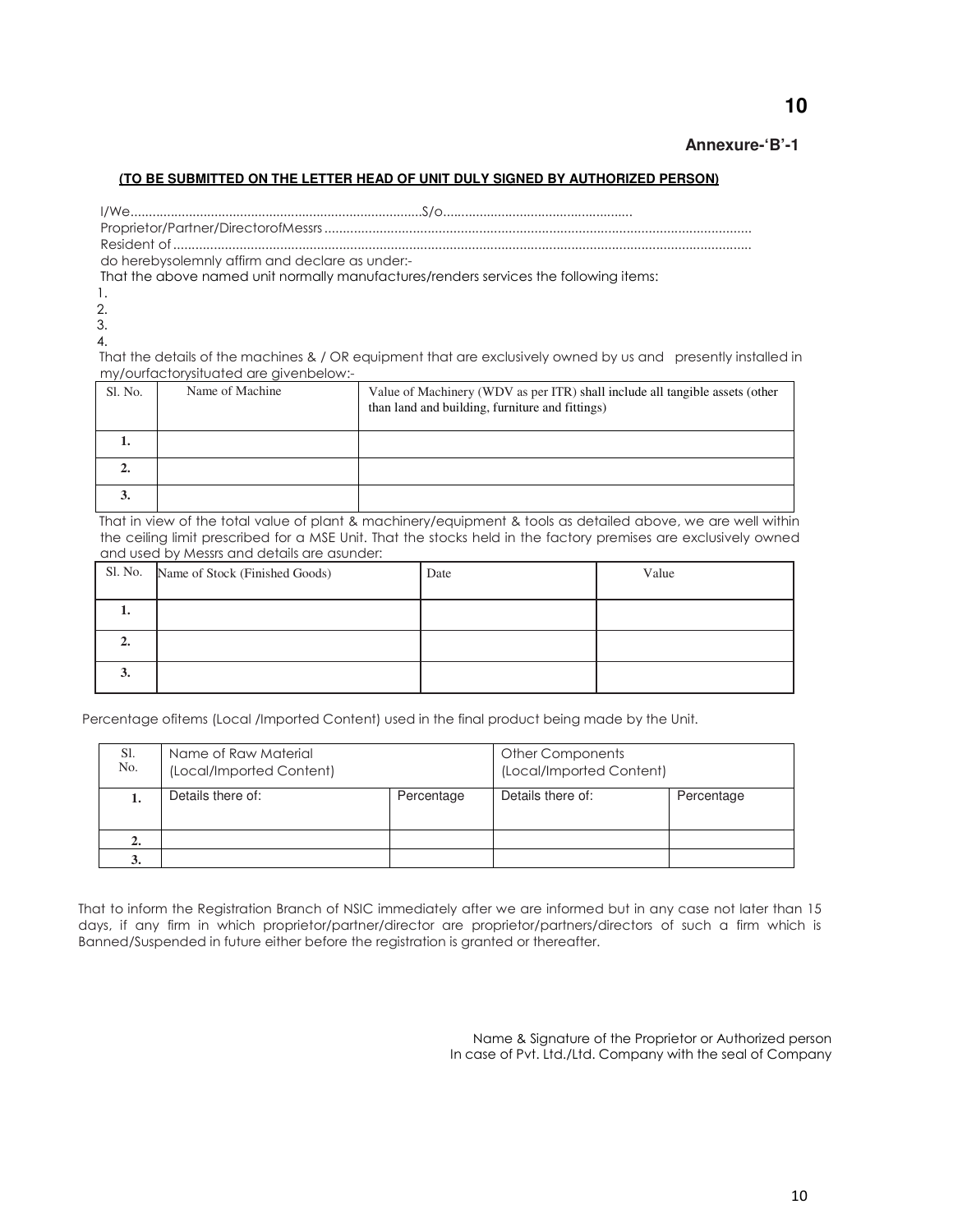# **Annexure-'C'-1**

A statement showing the Results of Operation and Financial Position of firm during preceding three years in the format given below:-

| w  | (TOI MUNDICTURITY ENTERPOSES) |           |                   |                    |  |
|----|-------------------------------|-----------|-------------------|--------------------|--|
|    | <b>Particulars</b>            | Last Year | Last but one year | Last but two years |  |
|    | <b>Gross Sales</b>            |           |                   |                    |  |
|    | Less: Export Sales            |           |                   |                    |  |
|    | Less: Trading Sales           |           |                   |                    |  |
|    | Less: Scrap Sales             |           |                   |                    |  |
|    | Less: Job Work                |           |                   |                    |  |
|    | Less: Sales Tax/ GST          |           |                   |                    |  |
| 2. | Net Sales                     |           |                   |                    |  |
| 3. | Net Profit before tax         |           |                   |                    |  |

**(I) (For Manufacturing Enterprises)**

# **(II) (For Service Enterprises)**

|    | <b>Particulars</b>               | Last Year | Last but one year | Last but two years |
|----|----------------------------------|-----------|-------------------|--------------------|
|    | Gross<br>Income/Revenue/Receipts |           |                   |                    |
|    | Less: Export Sales               |           |                   |                    |
|    | Less: Trading Sales              |           |                   |                    |
|    | Less: Scrap Sales                |           |                   |                    |
|    | Less: Sales/ Service Tax/ GST    |           |                   |                    |
| 2. | Net Income / Receipts            |           |                   |                    |
| З. | Net Profit before tax            |           |                   |                    |

**(Chartered Accountant Signatures with Seal) (Authorized Signatory)** 

**Stamp of Company**

**UDIN**

**Date:**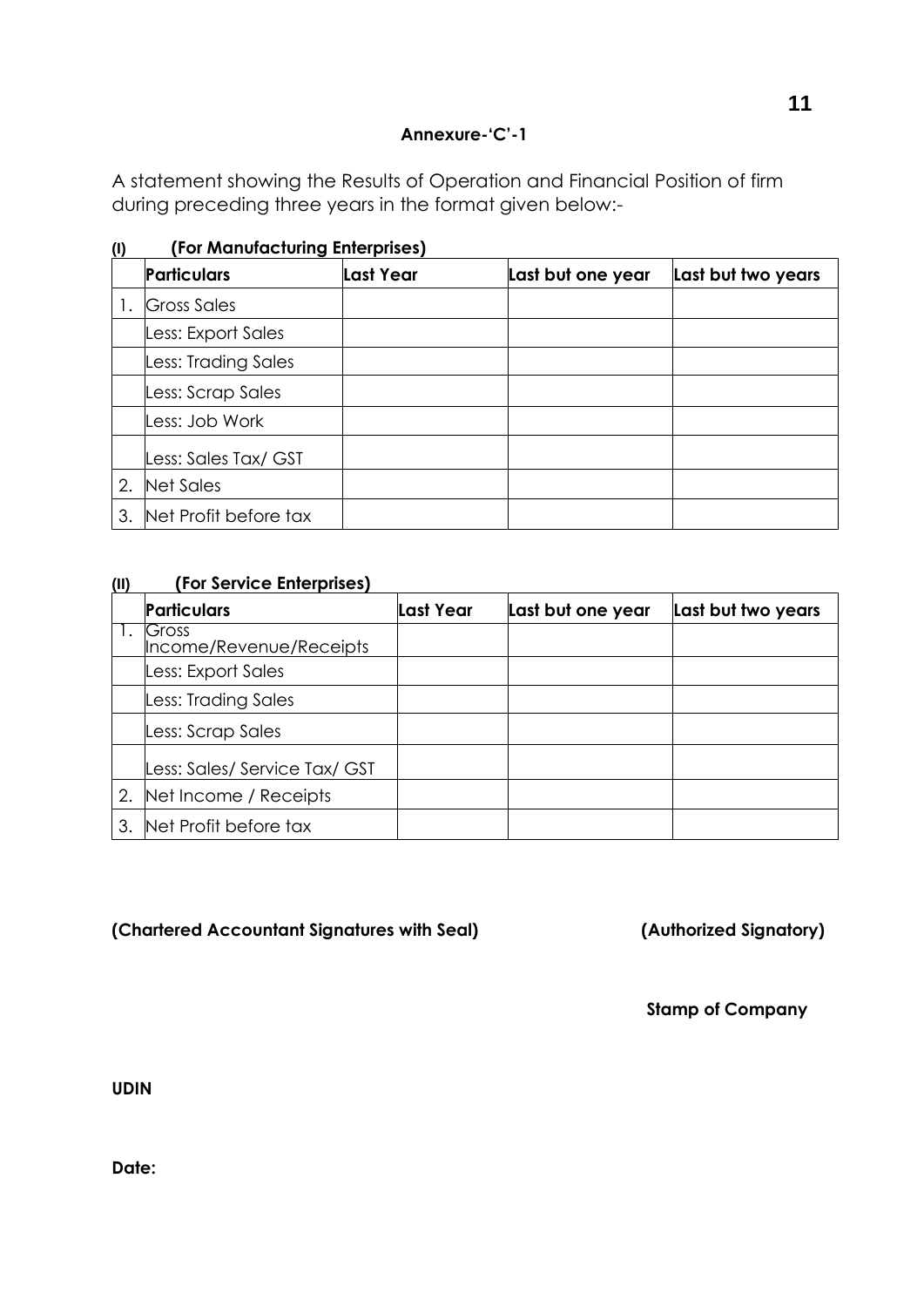### **Annexure-'D'**

**12** 

#### **DECLARATION REGARDING CONDITIONS OF REGISTRATION**

- 1. It is obligatory on the part of the registered firms to furnish Performance Statement in format prescribed in Annexure-F every two years indicating all orders placed on them.
- 2. Registered firms are required to keep Registering Authority informed about the changes in their products specification or discontinuation of production of any item for which they stand registered. This intimation is to be given within a period of 15 days from the date of such change of discontinuation.
- 3. Registered firms are required to furnish all the documents having specific validity periods like BIS license, Lease agreement, Agreement with the principal/manufacturers to registering authority as and when they become due. Separate application shall be made for each such unit, where a firm has more than one manufacturing units. Requests for change in the name of a firm and/or their office address should be addressed to the Registration Office/Branch/NTSC of NSIC who granted the original registration enclosing the original registration certificate and duly supported by documentary evidence. In the event of any change in the constitution of the firm or in the location of their manufacturing works, the necessary amendments in the registration certificate has to be done as per the rules of NSIC. Intimation of such changes must be sent to NSIC Registration Office/Branch within 15 days from such changes.
- 4. All registered firms are expected to maintain absolute integrity, follow a decent standard of business ethics and do nothing unbecoming of a registered supplier.
- 5. Registration Certificate is subject to renewal after expiry of two years from the date of issue/renewal.
- 6. The registration on the approved list does not guarantee award of any contract.
- 7. In all future correspondence with the Registration Branch/Registering Authority of NSIC, Registered MSE units are always required to quote the Registration No. given at the top of the registration letter.
- 8. Whenever registered firms are required to produce copy of their Registration Certificate, copy of the original certificate complete with all the amendments including additions/deletions etc. is made thereafter shall be produced.
- 9. The Government/NSIC has right to add/delete any of the items and to amend any of the terms and conditions included in the registration granted to firms with effect from any date specified in the communication notifying such change.
- 10. I/We fully understand that it is incumbent on my/our part to comply with the provisions of the all existing laws/ acts/statues as applicable to our line of manufacture and other provisions like Income-Tax/licensing and registration under IDR Act/Insecticide License/Municipal Corporation License/Drug License/Boiler License/ BIS License/Factory Act Registration and any other applicable Acts/Law/statutory requirements including the requirements of environmental clearance etc. We have submitted an application for registration with NSIC after having complied with these/all other statutory requirements and onus for corrections and fulfillment of the same would be onus.

Place: Authorized Signatory (ies)

Date: with Seal and Seal and Seal and Seal and Seal and Seal and Seal and Seal and Seal and Seal and Seal and Seal and Seal and Seal and Seal and Seal and Seal and Seal and Seal and Seal and Seal and Seal and Seal and Seal